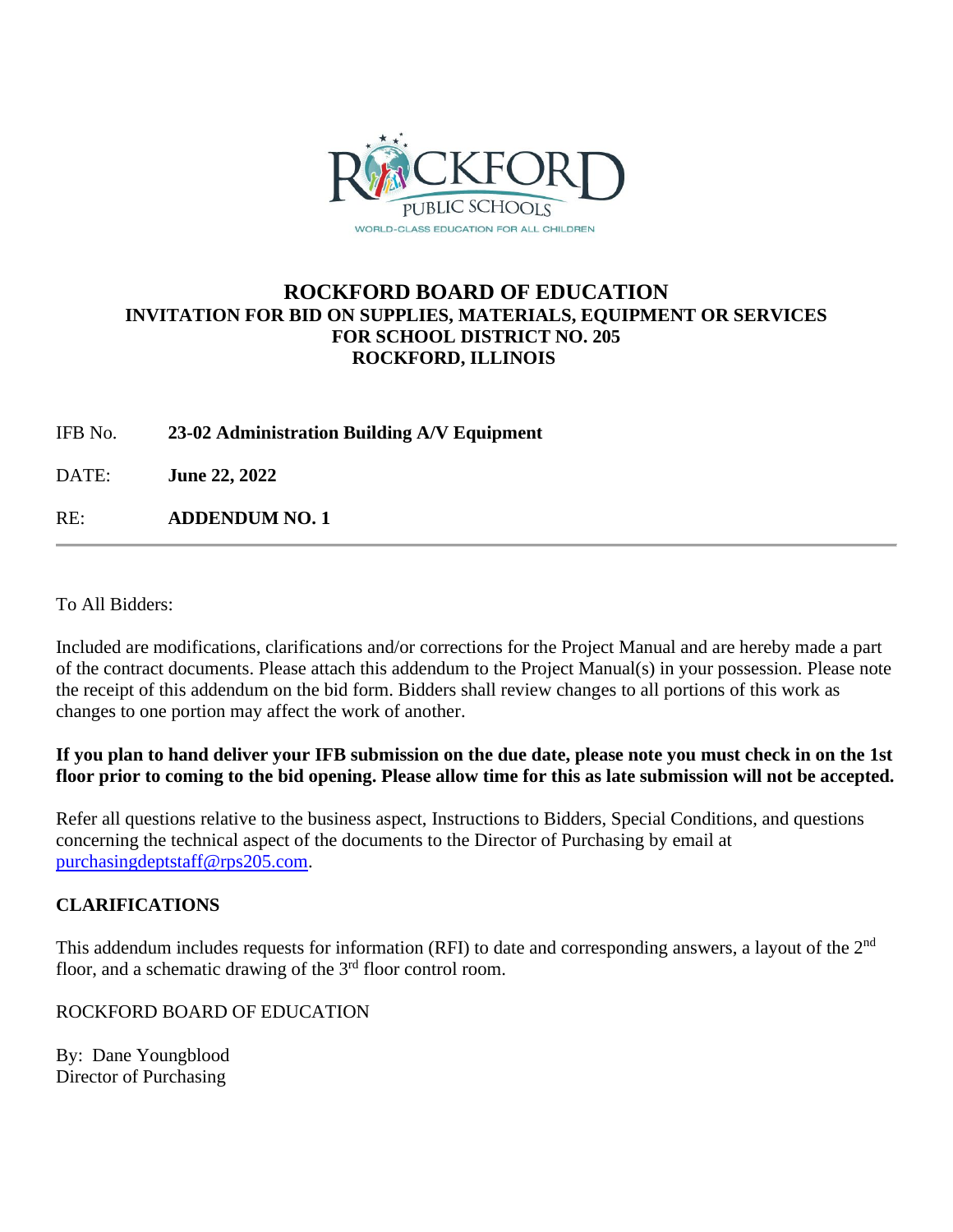## **CLARIFICATIONS**

Below are requests for information (RFI) to date and corresponding answers:

- 1. Please advise if this is a one-time purchase only.
	- a. Yes, this is a one-time purchase.
- 2. Please confirm this solicitation calls for only supply and delivery because line item 29 is installation. a. This Invitation for Bid is for the supply, delivery, and installation of equipment.
- 3. Will there be an opportunity for a site visit or walk-through prior to bid submittal?
	- a. Yes, please contact the Purchasing department to schedule a site visit prior to the RFI due date of 12:00 PM June 28, 2022.
- 4. Please provide additional information about your existing systems.
	- a. Our current QSC control system is a QSC Core 110F.
	- b. Our current TriCaster video switcher is a TriCaster Mini HD-4SDI.
	- c. A schematic drawing of the  $3<sup>rd</sup>$  floor control room is attached.
	- d. A layout of our renovated  $2<sup>nd</sup>$  floor is attached.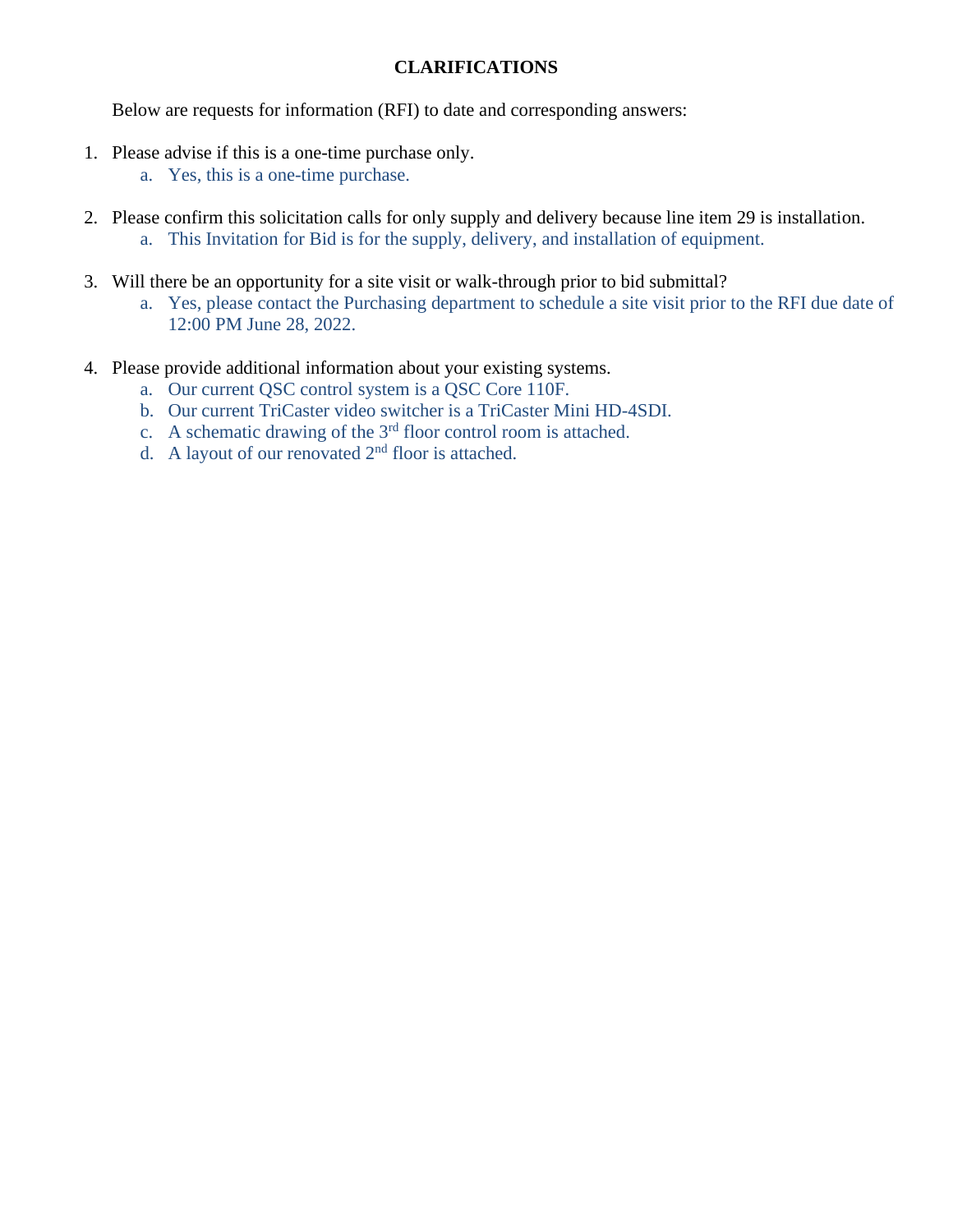



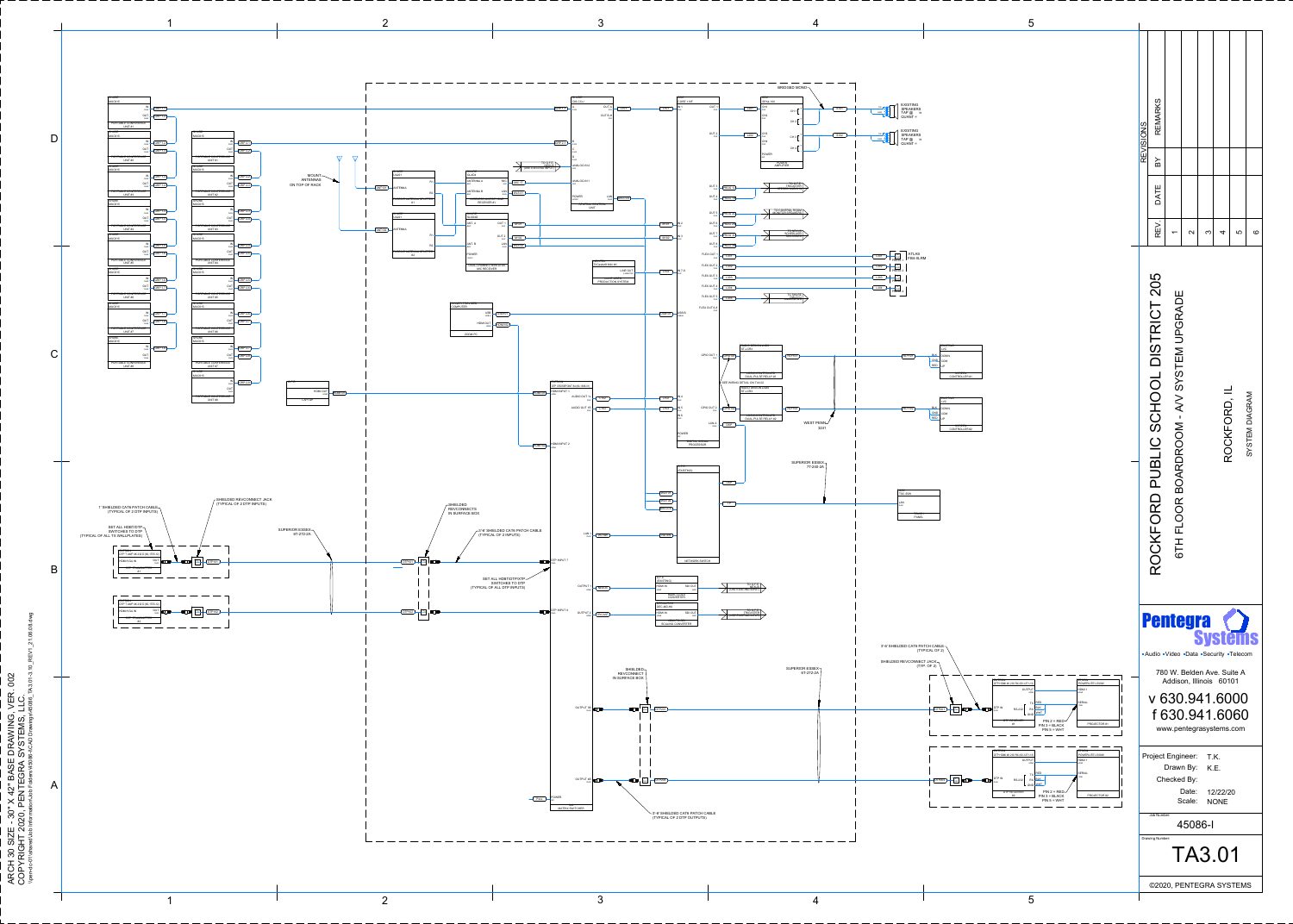

 $\overline{1}$ 

 $\frac{1}{2}$  $\overline{\mathbf{c}}$ 

| <b>BLK</b><br><b>GND</b><br><b>RED</b> | <b>EXISTING</b><br><b>LVC</b><br><b>DOWN</b><br><b>COM</b><br>UP |
|----------------------------------------|------------------------------------------------------------------|
|                                        | <b>SCREEN</b><br><b>CONTROLLER</b>                               |

5

 $\mathcal{L}$ 

|            | <b>EXISTING</b>   |
|------------|-------------------|
|            | <b>LVC</b>        |
| <b>BLK</b> | <b>DOWN</b>       |
| <b>GND</b> | <b>COM</b>        |
| <b>RED</b> | <b>UP</b>         |
|            |                   |
|            | <b>SCREEN</b>     |
|            | <b>CONTROLLER</b> |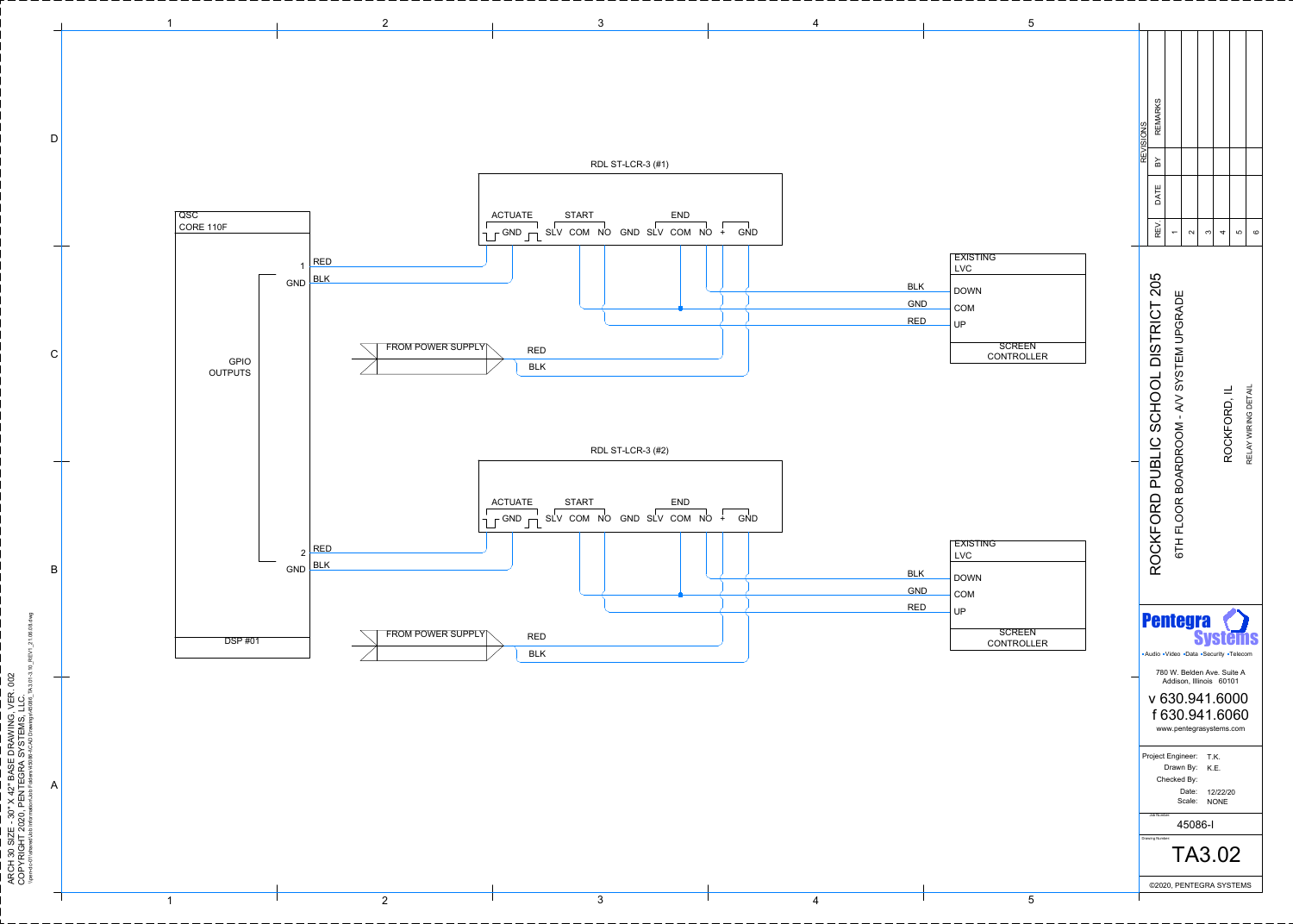